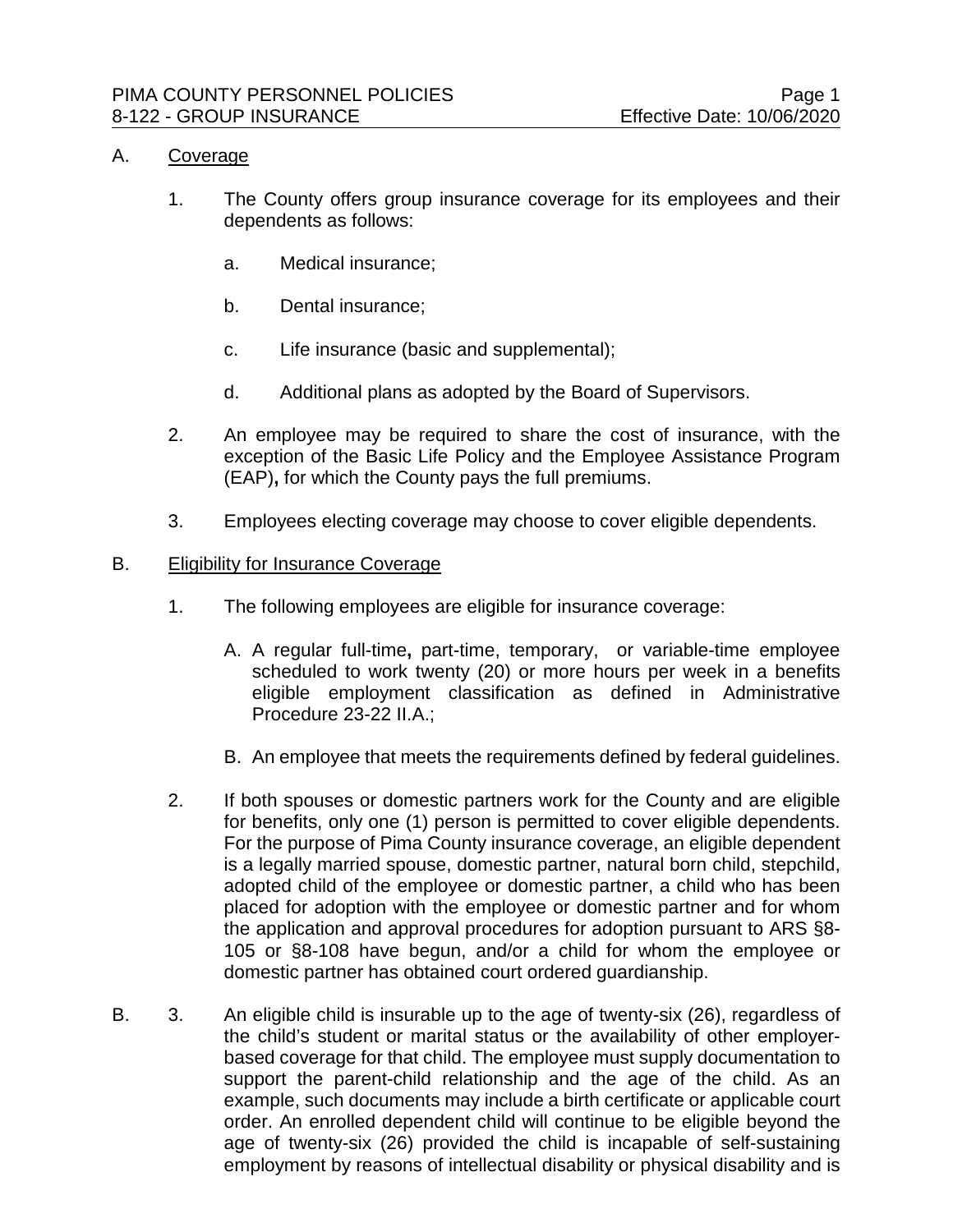chiefly dependent upon the employee or enrolled domestic partner for support and maintenance. Restrictions may be placed on dependent coverage by an insurance carrier if the dependent is not living within the carrier's defined service area. At any time, an employee may be requested to document dependent status.

### C. Enrollment and Effective Date

- 1. Insurance coverage becomes effective the first day of the month following completion of thirty (30) calendar days of eligibility. An eligible employee electing insurance coverage must enroll via the Benefits online enrollment system within the scheduled enrollment period or wait until the next annual enrollment period to obtain insurance coverage. Bi-weekly premium deductions will begin the first payday following enrollment.
- 2. A reinstated employee's insurance coverage becomes effective the first day of the month following reinstatement.
- 3. A reemployed employee shall be treated as a new employee.
- 4. A former employee that was benefits eligible at the time of termination and is rehired within thirteen (13) weeks shall have their previous benefits reinstated effective on the date of rehire as mandated by federal guidelines.

# D. Annual Enrollment

- 1. Annual enrollment for group insurance is held at least once a year and is scheduled by Human Resources. This is a specified period during which an eligible employee may enroll in, change or cancel medical/dental insurance, add eligible dependents, and cancel dependents. This also applies to supplemental and ancillary benefits.
- 2. Supplemental and dependent life insurance is available on an open and continuous enrollment basis. Evidence of insurability of all applicants, except newly eligible employees and dependent children, will be required.

# E. Coverage Changes, Cancellation of Coverage, Qualifying Life Events

- 1. An employee may enroll in or cancel insurance coverage and/or add or delete dependents only during the regularly scheduled annual enrollment, unless a qualifying life event has occurred. A qualifying life event is defined to be:
	- a. Marriage;
	- b. Divorce;
	- c. Legal separation;
	- d. The establishment or dissolution of a domestic partner relationship;
	- e. Birth;
	- f. Adoption;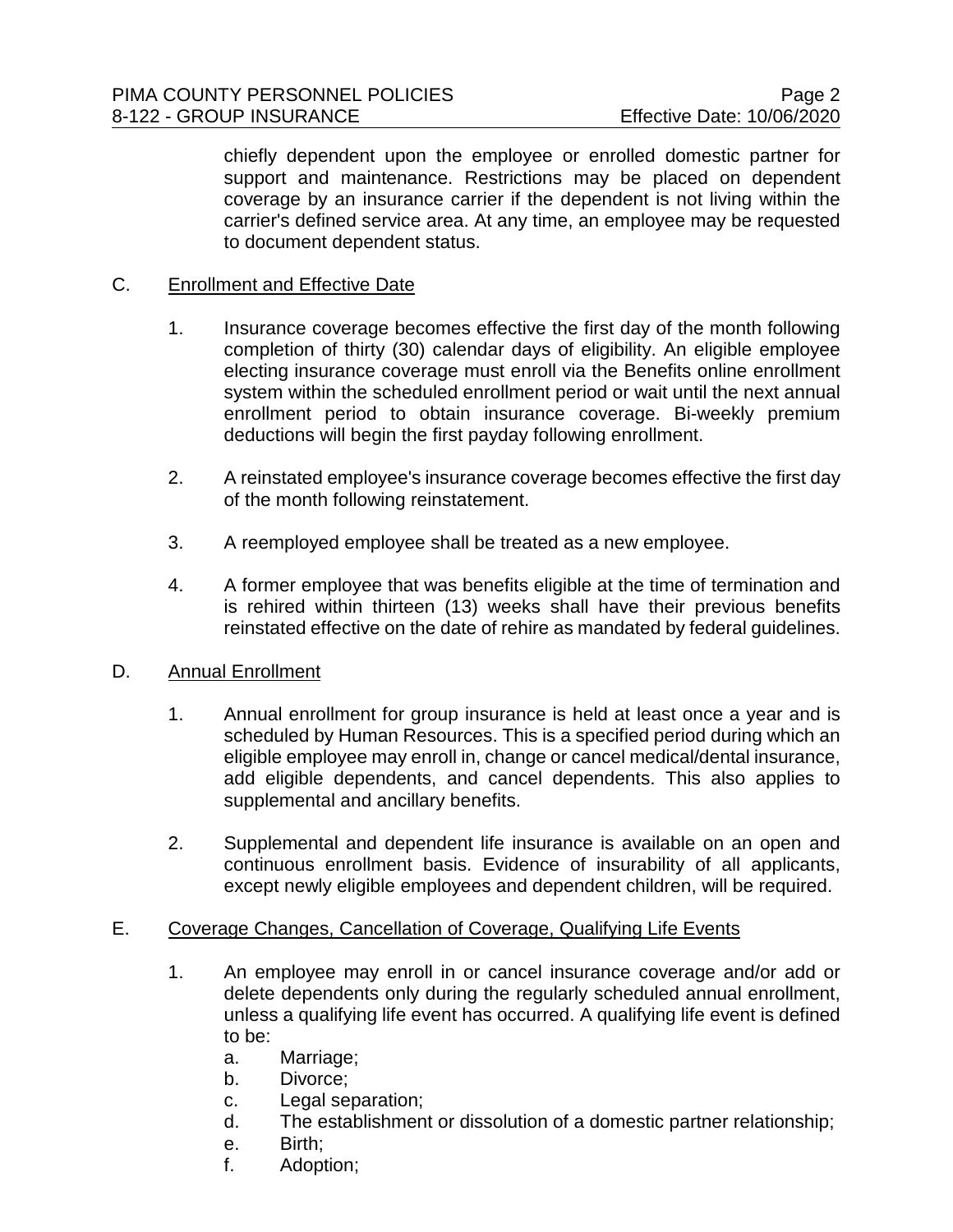- g. Placement for adoption pursuant to ARS §8-105 or §8-108;
- h. Court ordered guardianship;
- i. Dependent leaves the service area (for certain medical and dental plans);
- j. Employee's spouse, domestic partner or other dependent gains or loses other coverage;
- k. Leave of absence without pay;
- l. Dependent child attains age 26.
- 2. These changes must be made within thirty-one (31) calendar days of the date of occurrence. Premium changes will be effective the first payday following enrollment effective date. An employee may not change from one plan to another except during the scheduled annual enrollment period.
- 3. Cancellation of coverage shall occur for non-payment of premiums.
- 4. An employee's insurance coverage terminates at midnight on the last day of the month for which premiums were paid.
- 5. Unless a qualifying life event has occurred, an employee whose coverage has been canceled for non-payment in the current plan year may re-enroll for insurance coverage only during the next regularly scheduled annual enrollment.
- 6. Reinstatement of coverage following cancellation for non-payment of premium and outside the annual enrollment period may be authorized by the County Administrator.
- F. Leave Without Pay
	- 1. An employee starting a leave of absence without pay may continue coverage under any of the County's group insurance programs based on policy guidelines of the plan.
	- 2. An employee on a leave of absence without pay, who terminates prior to the end of such leave, shall be responsible for payment of insurance premiums up to the last day of employment.
	- 3. If the employee's insurance coverage is terminated due to non-payment of premium, cancellation will be effective the end of the payroll period for which premiums were paid.
- G. Leave Taken Under the Family and Medical Leave Act (FMLA)
	- 1. When an employee is on an approved leave of absence without pay under the provisions of FMLA, the County will continue to pay to insurance providers the County's contribution for medical, dental and basic life insurance coverage. An employee taking leave under FMLA will be